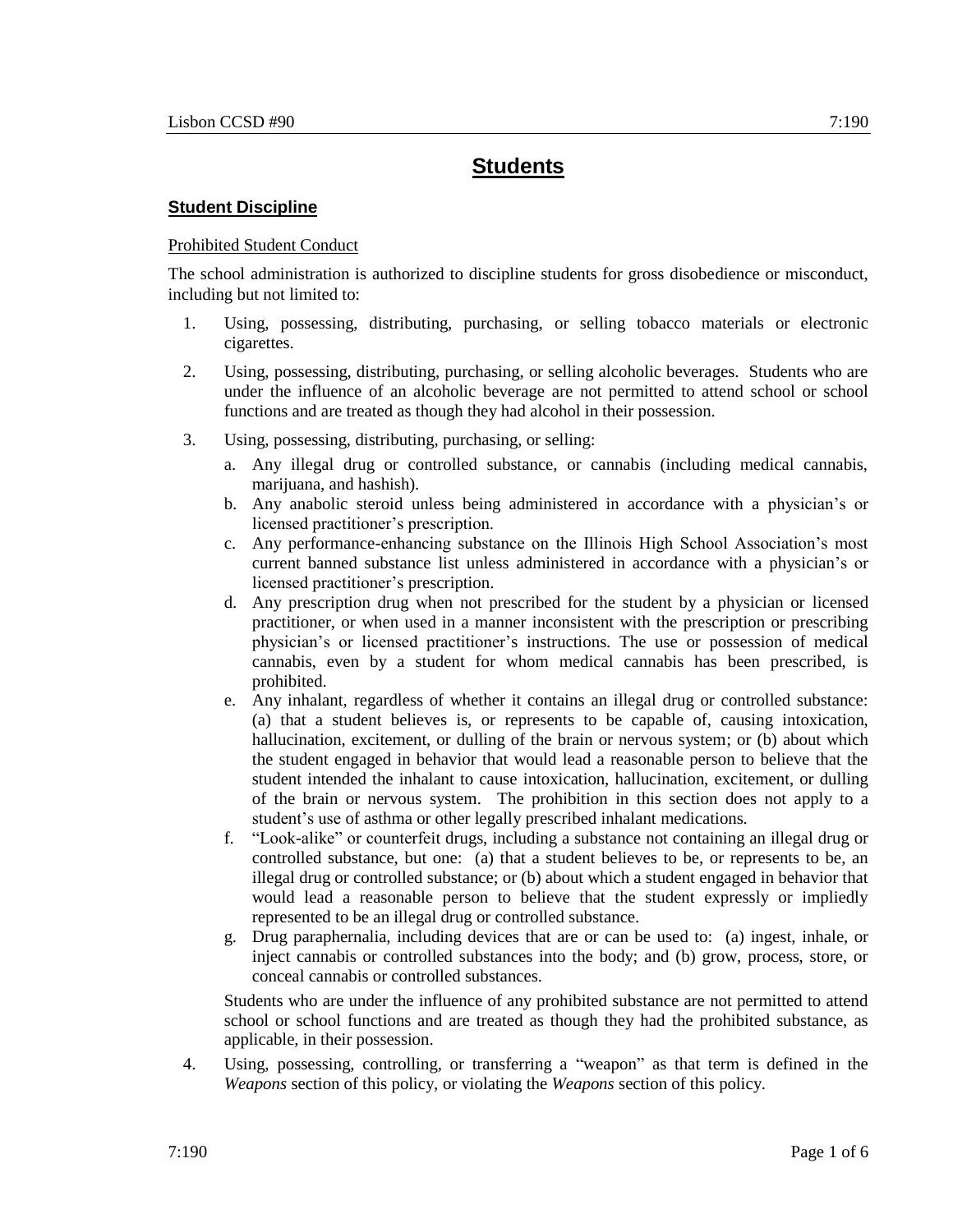- 5. Using or possessing an electronic paging device. Using a cellular telephone, video recording device, personal digital assistant (PDA), or other electronic device in any manner that disrupts the educational environment or violates the rights of others, including using the device to take photographs in locker rooms or bathrooms, cheat, or otherwise violate student conduct rules. Prohibited conduct specifically includes, without limitation, creating, sending, sharing, viewing, receiving, or possessing an indecent visual depiction of oneself or another person through the use of a computer, electronic communication device, or cellular phone. Unless otherwise banned under this policy or by the Building Principal, all electronic devices must be kept powered-off and out-of-sight during the regular school day unless: (a) the supervising teacher grants permission; (b) use of the device is provided in a student's individualized education program (IEP); or (c) it is needed in an emergency that threatens the safety of students, staff, or other individuals.
- 6. Using or possessing a laser pointer unless under a staff member's direct supervision and in the context of instruction.
- 7. Disobeying rules of student conduct or directives from staff members or school officials. Examples of disobeying staff directives include refusing a District staff member's request to stop, present school identification, or submit to a search.
- 8. Engaging in academic dishonesty, including cheating, intentionally plagiarizing, wrongfully giving or receiving help during an academic examination, and wrongfully obtaining test copies or scores.
- 9. Engaging in hazing or any kind of bullying or aggressive behavior that does physical or psychological harm to a staff person or another student, or urging other students to engage in such conduct. Prohibited conduct specifically includes, without limitation, any use of violence, intimidation, force, noise, coercion, threats, stalking, harassment, sexual harassment, public humiliation, theft or destruction of property, retaliation, hazing, bullying, bullying using a school computer or a school computer network, or other comparable conduct. Teen dating violence, as described in Board policy 7:185, *Teen Dating Violence Prohibited*, is prohibited.
- 10. Causing or attempting to cause damage to, or stealing or attempting to steal, school property or another person's personal property.
- 11. Being absent without a recognized excuse; State law and School Board policy regarding truancy control will be used with chronic and habitual truants.
- 12. Being involved with any public school fraternity, sorority, or secret society, by: (a) being a member; (b) promising to join; (c) pledging to become a member; or (d) soliciting any other person to join, promise to join, or be pledged to become a member.
- 13. Being involved in gangs or gang-related activities, including displaying gang symbols or paraphernalia.
- 14. Violating any criminal law, including but not limited to, assault, battery, arson, theft, gambling, eavesdropping, and hazing.
- 15. Making an explicit threat on an Internet website against a school employee, a student, or any school-related personnel if the Internet website through which the threat was made is a site that was accessible within the school at the time the threat was made or was available to third parties who worked or studied within the school grounds at the time the threat was made, and the threat could be reasonably interpreted as threatening to the safety and security of the threatened individual because of his or her duties or employment status or status as a student inside the school.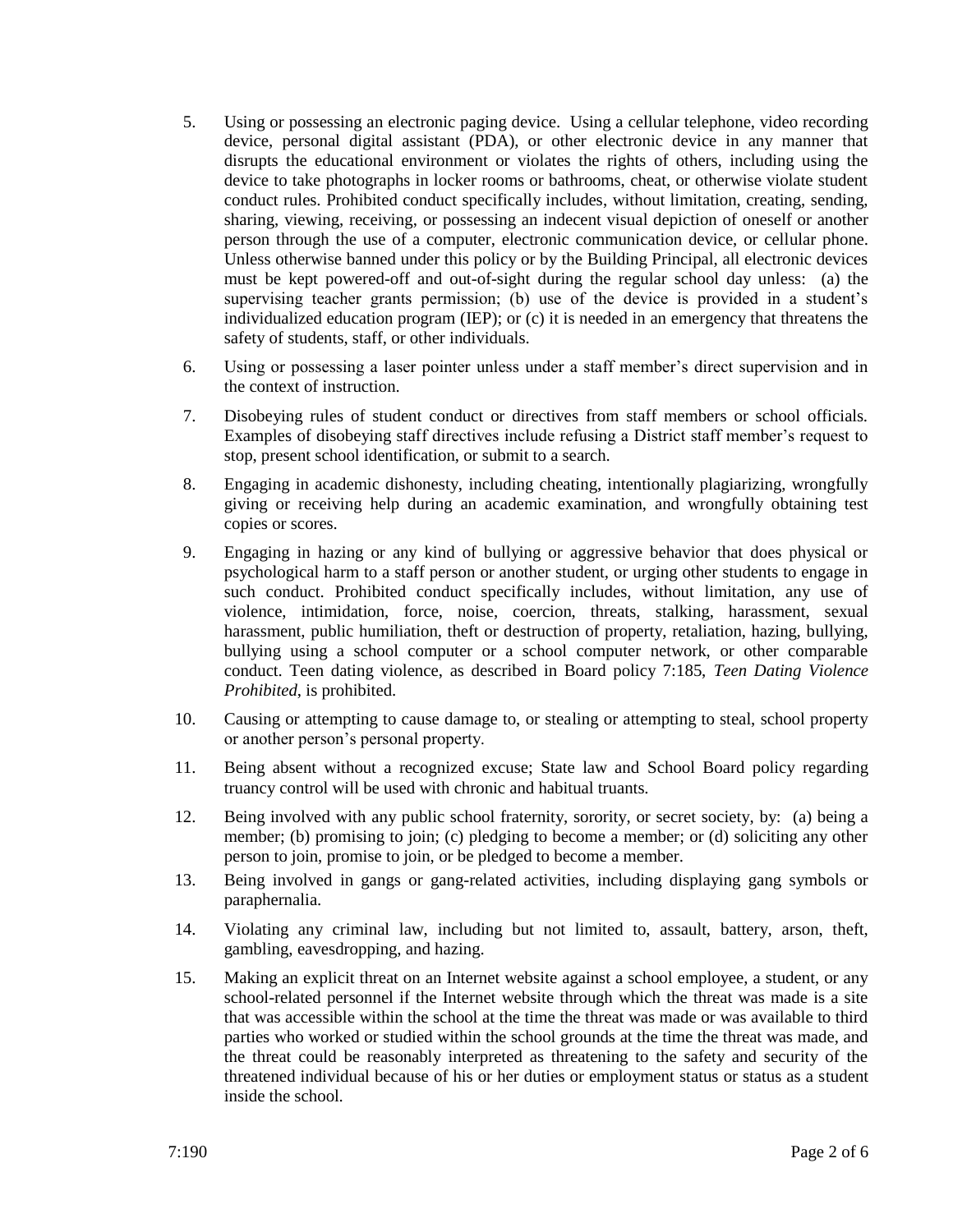16. Engaging in any activity, on or off campus, that interferes with, disrupts, or adversely affects the school environment, school operations, or an educational function, including but not limited to, conduct that may reasonably be considered to: (a) be a threat or an attempted intimidation of a staff member; or (b) endanger the health or safety of students, staff, or school property.

For purposes of this policy, the term "possession" includes having control, custody, or care, currently or in the past, of an object or substance, including situations in which the item is: (a) on the student's person; (b) contained in another item belonging to, or under the control of, the student, such as in the student's clothing, backpack, or automobile; (c) in a school's student locker, desk, or other school property; or (d) at any location on school property or at a school-sponsored event.

Efforts, including the use of early intervention and progressive discipline, shall be made to deter students, while at school or a school-related event, from engaging in aggressive behavior that may reasonably produce physical or psychological harm to someone else. The Superintendent or designee shall ensure that the parent/guardian of a student who engages in aggressive behavior is notified of the incident. The failure to provide such notification does not limit the Board's authority to impose discipline, including suspension or expulsion, for such behavior.

No disciplinary action shall be taken against any student that is based totally or in part on the refusal of the student's parent/guardian to administer or consent to the administration of psychotropic or psychostimulant medication to the student.

The grounds for disciplinary action, including those described more thoroughly later in this policy, apply whenever the student's conduct is reasonably related to school or school activities, including, but not limited to:

- 1. On, or within sight of, school grounds before, during, or after school hours or at any time;
- 2. Off school grounds at a school-sponsored activity or event, or any activity or event that bears a reasonable relationship to school;
- 3. Traveling to or from school or a school activity, function, or event; or
- 4. Anywhere, if the conduct interferes with, disrupts, or adversely affects the school environment, school operations, or an educational function, including, but not limited to, conduct that may reasonably be considered to: (a) be a threat or an attempted intimidation of a staff member; or (b) endanger the health or safety of students, staff, or school property.

## Disciplinary Measures

Disciplinary measures may include:

- 1. Disciplinary conference.
- 2. Withholding of privileges.
- 3. Seizure of contraband.
- 4. Suspension from school and all school activities for up to 10 days, provided that appropriate procedures are followed. A suspended student is prohibited from being on school grounds.
- 5. Suspension of bus riding privileges, provided that appropriate procedures are followed.
- 6. Expulsion from school and all school-sponsored activities and events for a definite time period not to exceed 2 calendar years, provided that the appropriate procedures are followed. An expelled student is prohibited from being on school grounds.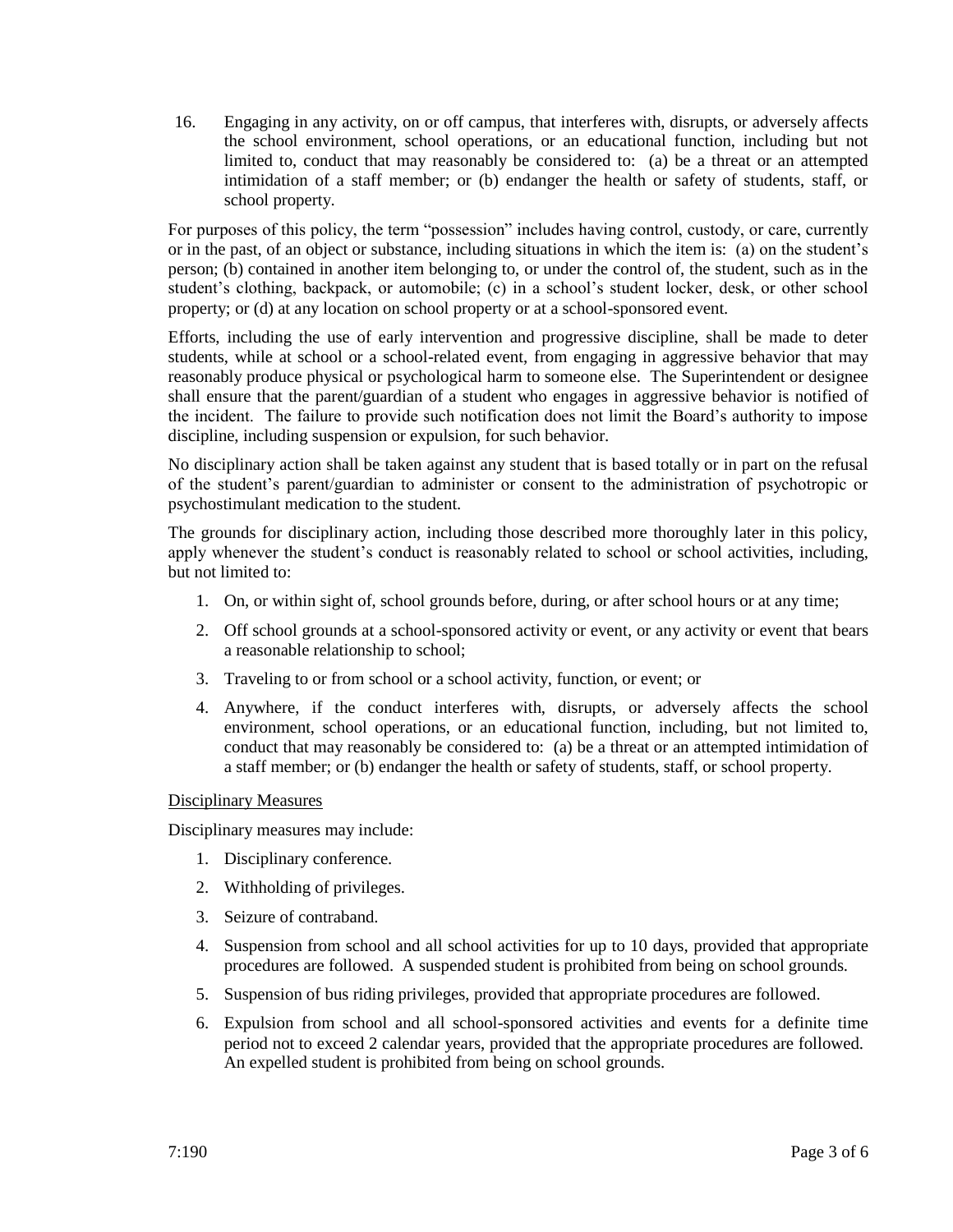- 7. Notifying juvenile authorities or other law enforcement whenever the conduct involves illegal drugs (controlled substances), "look-alikes," alcohol, or weapons.
- 8. Notifying parents/guardians.
- 9. Temporary removal from the classroom.
- 10. In-school suspension for a period not to exceed 5 school days. The Building Principal or designee shall ensure that the student is properly supervised.
- 11. After-school study or Saturday study provided the student's parent/guardian has been notified. If transportation arrangements cannot be agreed upon, an alternative disciplinary measure must be used. The student must be supervised by the detaining teacher or the Building Principal or designee.
- 12. Community service with local public and nonprofit agencies that enhances community efforts to meet human, educational, environmental, or public safety needs. The District will not provide transportation. School administration shall use this option only as an alternative to another disciplinary measure giving the student and/or parent/guardian the choice.

A student may be immediately transferred to an alternative program if the student is expelled or otherwise qualifies for the transfer under State law. The transfer shall be in the manner provided in Article 13A or 13B of the School Code.

Corporal punishment is prohibited. Corporal punishment is defined as slapping, paddling, or prolonged maintenance of students in physically painful positions, or intentional infliction of bodily harm. Corporal punishment does not include reasonable force as needed to maintain safety for students, staff, or other persons, or for the purpose of self-defense or defense of property.

It is prohibited that School staff members use isolated time out, time out, and physical restraints as per PA 102-0339

# **Weapons**

A student who is determined to have brought one of the following objects to school, any schoolsponsored activity or event, or any activity or event that bears a reasonable relationship to school shall be expelled for a period of at least one calendar year but not more than 2 calendar years:

- 1. A firearm, meaning any gun, rifle, shotgun, or weapon as defined by Section 921 of Title 18 of the United States Code (18 U.S.C. § 921), firearm as defined in Section 1.1 of the Firearm Owners Identification Card Act (430 ILCS 65/), or firearm as defined in Section 24-1 of the Criminal Code of 1961 (720 ILCS 5/24-1).
- 2. A knife, brass knuckles, or other knuckle weapon regardless of its composition, a billy club, or any other object if used or attempted to be used to cause bodily harm, including "look alikes" of any firearm as defined above.

The expulsion requirement under either paragraph 1 or 2 above may be modified by the Superintendent, and the Superintendent's determination may be modified by the Board on a case-bycase basis. The Superintendent or designee may grant an exception to this policy, upon the prior request of an adult supervisor, for students in theatre, cooking, ROTC, martial arts, and similar programs, whether or not school-sponsored, provided the item is not equipped, nor intended, to do bodily harm.

This policy's prohibitions concerning weapons apply regardless of whether: (1) a student is licensed to carry a concealed firearm, or (2) the Board permits visitors, who are licensed to carry a concealed firearm, to store a firearm in a locked vehicle in a school parking area.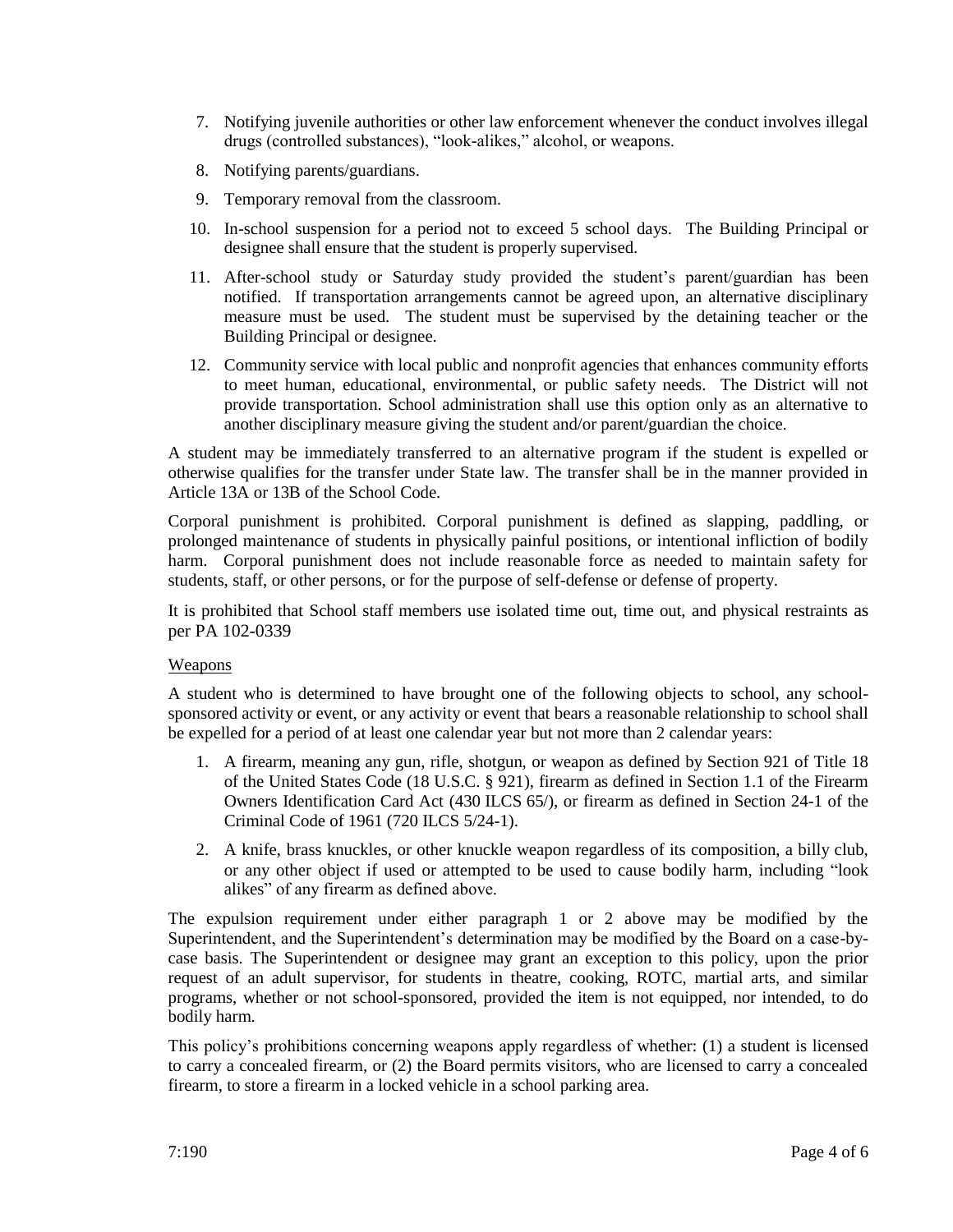### Required Notices

A school staff member shall immediately notify the office of the Building Principal in the event that he or she: (1) observes any person in possession of a firearm on or around school grounds; however, such action may be delayed if immediate notice would endanger students under his or her supervision, (2) observes or has reason to suspect that any person on school grounds is or was involved in a drug-related incident, or (3) observes a battery committed against any staff member. Upon receiving such a report, the Building Principal or designee shall immediately notify the local law enforcement agency, State Police, and any involved student's parent/guardian. "School grounds" includes modes of transportation to school activities and any public way within 1000 feet of the school, as well as school property itself.

### Delegation of Authority

Each teacher, and any other school personnel when students are under his or her charge, is authorized to impose any disciplinary measure, other than suspension, expulsion, corporal punishment, or inschool suspension, that is appropriate and in accordance with the policies and rules on student discipline. Teachers, other certificated educational employees, and other persons providing a related service for or with respect to a student, may use reasonable force as needed to maintain safety for other students, school personnel, or other persons, or for the purpose of self-defense or defense of property. Teachers may temporarily remove students from a classroom for disruptive behavior.

The Superintendent or Building Principal is authorized to impose the same disciplinary measures as teachers and may suspend students guilty of gross disobedience or misconduct from school (including all school functions) and from riding the school bus, up to 10 consecutive school days, provided the appropriate procedures are followed. The Board may suspend a student from riding the bus in excess of 10 school days for safety reasons.

#### Student Handbook

The Superintendent, with input from the parent-teacher advisory committee, shall prepare disciplinary rules implementing the District's disciplinary policies. These disciplinary rules shall be presented annually to the Board for its review and approval.

A student handbook, including the District disciplinary policies and rules, shall be distributed to the students' parents/guardians within 15 days of the beginning of the school year or a student's enrollment.

| Incorporated<br>by Reference: | 7:190-AP4, (Use of Isolated Time Out and Physical Restraint)                                                                                                                                                                                                                                                                                                                                                                 |
|-------------------------------|------------------------------------------------------------------------------------------------------------------------------------------------------------------------------------------------------------------------------------------------------------------------------------------------------------------------------------------------------------------------------------------------------------------------------|
| <b>LEGAL REF.:</b>            | Gun-Free Schools Act, 20 U.S.C. §7151 et seq.<br>Pro-Children Act of 1994, 20 U.S.C. §6081.<br>410 ILCS 130/, Compassionate Use of Medical Cannabis Pilot Program.<br>430 ILCS 66/, Firearm Concealed Carry Act.<br>105 ILCS 5/10-20.5b, 5/10-20.14, 5/10-20.28, 5/10-20.36, 5/10-21.7, 5/10-21.10,<br>5/10-22.6, 5/10-27.1A, 5/10-27.1B, 5/24-24, 5/26-12, 5/27-23.7, 5/31-3, and<br>110/3.10.<br>23 Ill.Admin.Code §1.280. |